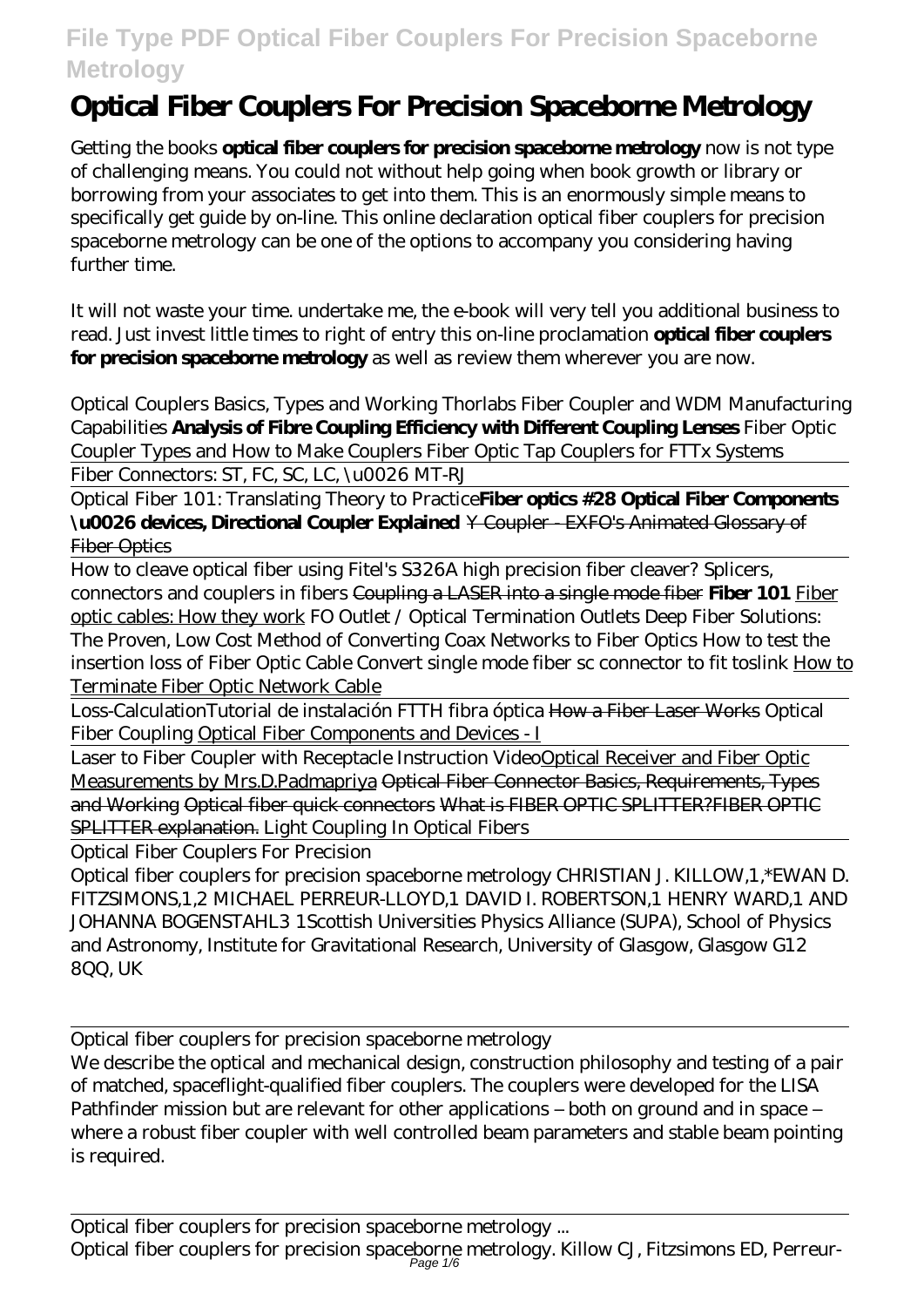Lloyd M, Robertson DI, Ward H, Bogenstahl J. We describe the optical and mechanical design, construction philosophy, and testing of a pair of matched, spaceflight-qualified fiber couplers. The couplers were developed for the LISA Pathfinder mission but ...

Optical fiber couplers for precision spaceborne metrology.

Optical fiber couplers for precision spaceborne metrology Christian J. Killow, Ewan D. Fitzsimons, Michael Perreur-Lloyd, David I. Robertson, Henry Ward, and Johanna Bogenstahl Author Information

OSA | Optical fiber couplers for precision spaceborne ...

We describe the optical and mechanical design, construction philosophy, and testing of a pair of matched, spaceflight-qualified fiber couplers. The couplers were developed for the LISA Pathfinder mission but are relevant for other applications-both on ground and in space-where a robust fiber coupler with well-controlled beam parameters and stable beam pointing is required.

Optical fiber couplers for precision spaceborne metrology ...

Diode Laser Light Coupling. The F-1015LD Precision Single-Mode Fiber Coupler is made to couple a laser diode source to an optical fiber using the same mechanisms as Model F-1015. The F-1015LD has a steering lens with an AR coating for high transmittance at 850, 1300, and 1550 nm. It comes equipped with an F-LA22.

Precision Single-Mode Fiber Couplers - Newport optical-fiber-couplers-for-precision-spaceborne-metrology 1/11 Downloaded from datacenterdynamics.com.br on October 26, 2020 by guest Read Online Optical Fiber Couplers For Precision Spaceborne Metrology When people should go to the ebook stores, search initiation by shop, shelf by shelf, it is in fact problematic. This is why we present the book

Optical Fiber Couplers For Precision Spaceborne Metrology ... F-CPL-B14350-FCAPC Optical Fiber Coupler, Broadband, 1 x 4, 1310/1550 nm,  $\pm$  40 nm, FC/APC

Fiber Optic Couplers - Newport

This tab provides a brief explanation of how we determine several key specifications for our 1x2 couplers. 1x2 couplers are manufactured using the same process as our 2x2 fiber optic couplers, except the second input port is internally terminated using a proprietary method that minimizes back reflections.

Fiber Coupler Tutorials - Your Source for Fiber Optics ... Ideal Fiber Optic Strippers; Miller 400 Fiber Jacket Slitter; Miller Fiber Drop Strippers; Miller Fiber Optic Strippers, FO103-S Series; Miller Multi-Functional Fiber Optic Strippers; Miller No-Nik Fiber Optic Stripper; Miller Jacket Stripper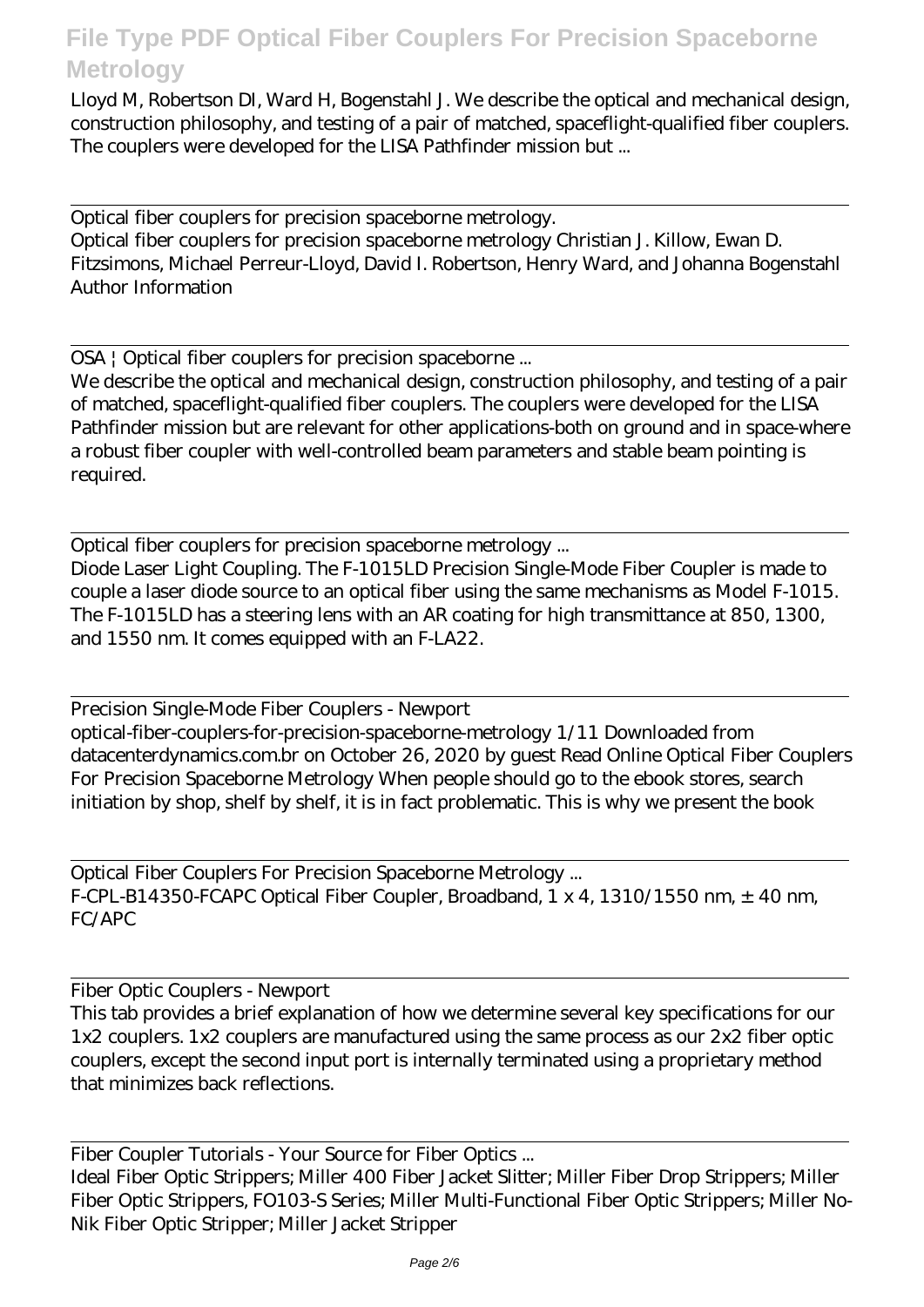Fiber Optic Products Manufacturers - Precision Fiber Products Fused Fiber Optic Couplers / Splitters Thorlabs offers a varied selection of single mode (SM), polarization-maintaining (PM), multimode (MM), and double-clad fiber couplers, as well as single mode 1x8 and 1x16 PLC waveguide splitters, wideband multimode circulators, RGB combiners, and WDMs.

Fused Fiber Optic Couplers / Splitters - Thorlabs Optoscribe's Precision Fiber Alignment Structures (OptoArray™) are capable of solving many of the challenges with the drive for high density optical connections. The company is located in Livingston, UK, where it has a state-of-the-art manufacturing facility.

#### PRECISION OPTICAL FIBER ALIGNMENT STRUCTURES

Fiber Optic Coupler is manufactured by placing two or more fibers adjacent to one another, after fusing and streching them, thus creating a coupling region. The heated area is stretched until the desired coupling properties are achieved. This device is called a fused biconical taper (FBT) coupler.

Fiber Optic Couplers and Splitters Tutorial High precision fiber coupler (fiber port) optimized for high pointing stability and long-term stability. Efficient coupling of collimated laser radiation into single-mode and PM fiber cables. For single-mode or PM fiber cables. System mount Ø 19.5 mm. Integrated TILT and focusing adjustment.

Laser Beam Coupler 60SMS - sukhamburg.com A fiber optic coupler is an optical device capable of connecting one or more fiber ends in order to allow the transmission of light waves in multiple paths. The device is capable of combining two or more inputs into a single output and also dividing a single input into two or more outputs.

What is a Fiber Optic Coupler? - Definition from Techopedia Gould's High Precision Single Mode (SM) Fiber Optic TAP Couplers & Optical Splitters can be manufactured using different fiber types such as Corning SMF-28® Fiber, Nufern 630-HP, Corning HI-1060 and Corning HI-780 and available in various tap ratios such as 0.1%, 0.01%, 0.001% with operating wavelengths ranging from 630nm to 1620nm.

High Precision Single Mode (SM) Fiber Optic TAP Couplers ...

The precision of the alignment of the eight-by-eight fiber array was demonstrated to be less than  $2 \mu$  m. The average concentricity error of the fibers to the positioning holes of the array coupler had a minimum and maximum error of 1.7  $\mu$  m and 6.5  $\mu$  m, respectively.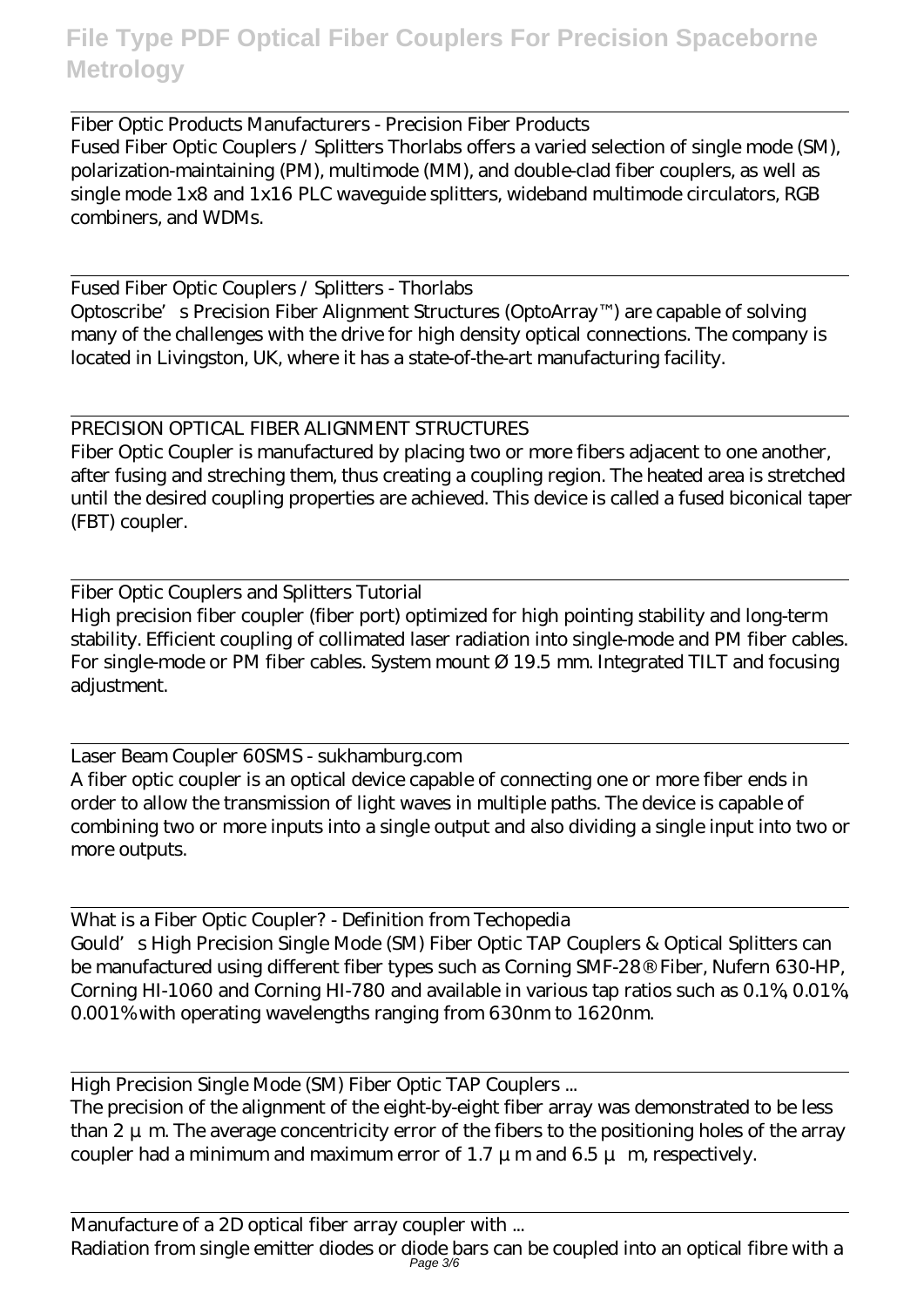diameter of between 50  $\mu$  m and 600  $\mu$  m, which substantially improves the laser beam quality and also enables beam delivery to the point of application, which is essential for medical applications, for example.

Optical Fiber Coupling - an overview | ScienceDirect Topics Features High precision fiber coupler optimized for high pointing stability and long-term stability - specially designed for SMA-905 high power connectors with  $0^{\circ}$ ,  $5^{\circ}$  or  $8^{\circ}$  -polish. Efficient coupling of collimated laser radiation into single-mode and PM fiber cables including PCF fibers. Focal lengths up to 30 mm

This book describes the latest development in optical fiber devices, and their applications to sensor technology. Optical fiber sensors, an important application of the optical fiber, have experienced fast development, and attracted wide attentions in basic science as well as in practical applications. Sensing is often likened to human sense organs. Optical fiber can not only transport information acquired by sensors at high speed and large volume, but also can play the roles of sensing element itself. Compared with electric and other types of sensors, fiber sensor technology has unique merits. It has advantages over conventional bulky optic sensors, such as combination of sensing and signal transportation, smaller size, and possibility of building distributed systems. Fiber sensor technology has been used in various areas of industry, transportation, communication, security and defense, as well as daily life. Its importance has been growing with the advancement of the technology and the expansion of the scope of its application, a growth this book fully describes.

The first edition of this dictionary was written during the years preceding 1980. No fiber optics glossary had been published by any recognized stan dards body. No other dictionaries in fiber optics had been published. A significant list of fiber optics terms and definitions, NBS Handbook 140, Optical Waveguide Communications Glossary, was issued in 1982 by the National Bureau of Standards, now the National Institute of Standards and Technology. Since then several publications by standards bodies contained fiber optics terms and definitions. In 1984 the Institute of Electrical and Electronic Engineers published IEEE Standard 812-1984, Definitions of Terms Relating to Fiber Optics. In 1986 the National Communication Sys tem published Federal Standard FED-STD-I037A, Glossary of Telecom munication Terms, containing about 100 fiber optics terms and definitions. In 1988 the Electronic Industries Association issued EIA-440A, Fiber Optic Terminology. All of these works were based on NBS Handbook 140 com piled 10 years earlier. Currently the International Electrotechnical Commission is preparing IEC Draft 731, Optical Communications, Terms and Definitions. Work in fiber optics terminology is being contemplated in the International Organization for Standardization and the International Telecommunications Union. None of these works constitutes a comprehensive coverage of the field of fiber optics. Each was prepared by professional people representing specific in terest groups. Each work was aimed at specific audiences: research activi ties, development activities, manufacturers, scientists, engineers, and so on. Their content is devoted primarily to fundamental scientific and technical principles and theory rather than state-of-the-art and advanced technology.

Optical Fiber Telecommunications V (A&B) is the fifth in a series that has chronicled the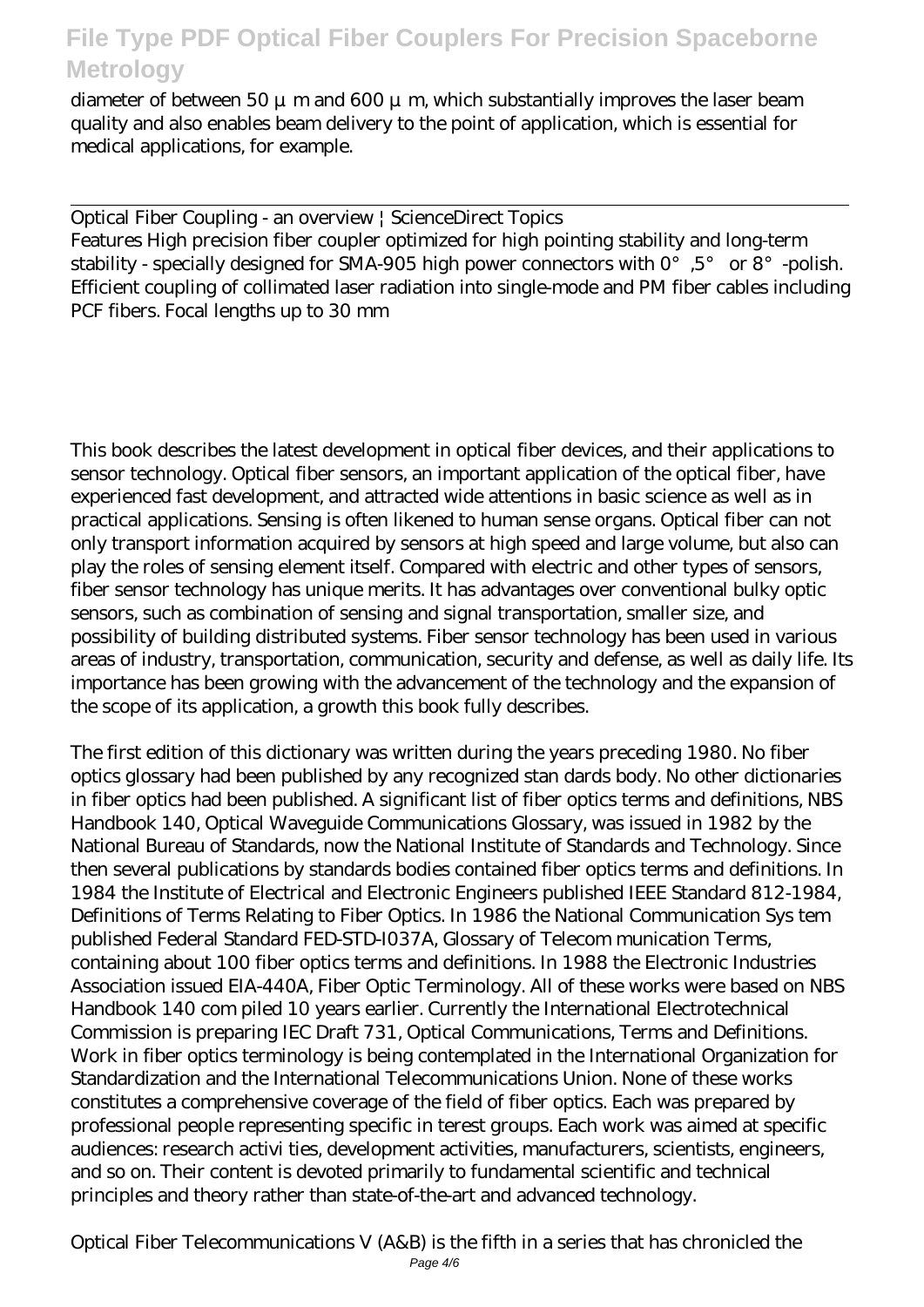progress in the research and development of lightwave communications since the early 1970s. Written by active authorities from academia and industry, this edition not only brings a fresh look to many essential topics but also focuses on network management and services. Using high bandwidth in a cost-effective manner for the development of customer applications is a central theme. This book is ideal for R&D engineers and managers, optical systems implementers, university researchers and students, network operators, and the investment community. Volume (A) is devoted to components and subsystems, including: semiconductor lasers, modulators, photodetectors, integrated photonic circuits, photonic crystals, specialty fibers, polarization-mode dispersion, electronic signal processing, MEMS, nonlinear optical signal processing, and quantum information technologies. Volume (B) is devoted to systems and networks, including: advanced modulation formats, coherent systems, time-multiplexed systems, performance monitoring, reconfigurable add-drop multiplexers, Ethernet technologies, broadband access and services, metro networks, long-haul transmission, optical switching, microwave photonics, computer interconnections, and simulation tools. Biographical Sketches Ivan Kaminow retired from Bell Labs in 1996 after a 42-year career. He conducted seminal studies on electrooptic modulators and materials, Raman scattering in ferroelectrics, integrated optics, semiconductor lasers (DBR , ridgewaveguide InGaAsP and multi-frequency), birefringent optical fibers, and WDM networks. Later, he led research on WDM components (EDFAs, AWGs and fiber Fabry-Perot Filters), and on WDM local and wide area networks. He is a member of the National Academy of Engineering and a recipient of the IEEE/OSA John Tyndall, OSA Charles Townes and IEEE/LEOS Quantum Electronics Awards. Since 2004, he has been Adjunct Professor of Electrical Engineering at the University of California, Berkeley. Tingye Li retired from AT&T in 1998 after a 41-year career at Bell Labs and AT&T Labs. His seminal work on laser resonator modes is considered a classic. Since the late 1960s, He and his groups have conducted pioneering studies on lightwave technologies and systems. He led the work on amplified WDM transmission systems and championed their deployment for upgrading network capacity. He is a member of the National Academy of Engineering and a foreign member of the Chinese Academy of Engineering. He is a recipient of the IEEE David Sarnoff Award, IEEE/OSA John Tyndall Award, OSA Ives Medal/Quinn Endowment, AT&T Science and Technology Medal, and IEEE Photonics Award. Alan Willner has worked at AT&T Bell Labs and Bellcore, and he is Professor of Electrical Engineering at the University of Southern California. He received the NSF Presidential Faculty Fellows Award from the White House, Packard Foundation Fellowship, NSF National Young Investigator Award, Fulbright Foundation Senior Scholar, IEEE LEOS Distinguished Lecturer, and USC University-Wide Award for Excellence in Teaching. He is a Fellow of IEEE and OSA, and he has been President of the IEEE LEOS, Editor-in-Chief of the IEEE/OSA J. of Lightwave Technology, Editor-in-Chief of Optics Letters, Co-Chair of the OSA Science & Engineering Council, and General Co-Chair of the Conference on Lasers and Electro-Optics.

In this age of the photon, information optics and photonics represent the key technologies to sustain our knowledge-based society. New concepts in classical and quantum-entangled light and coherent matter and novel materials and processes have led to remarkable advances in today's information science and technology. This volume contains a collection of 32 chapters from internationally leading scientists and research groups on a variety of topics in information optics and photonics, including the 2003-2006 ICO Prize winners. The chapters are divided into 7 sections: Beam Optics; Laser Photonics and Components; Electromagnetic Coherence; Imaging, Microscopy, Holography, and Materials; Photonics Processing; Quantum Information and Matter; and, Communications and Networks.